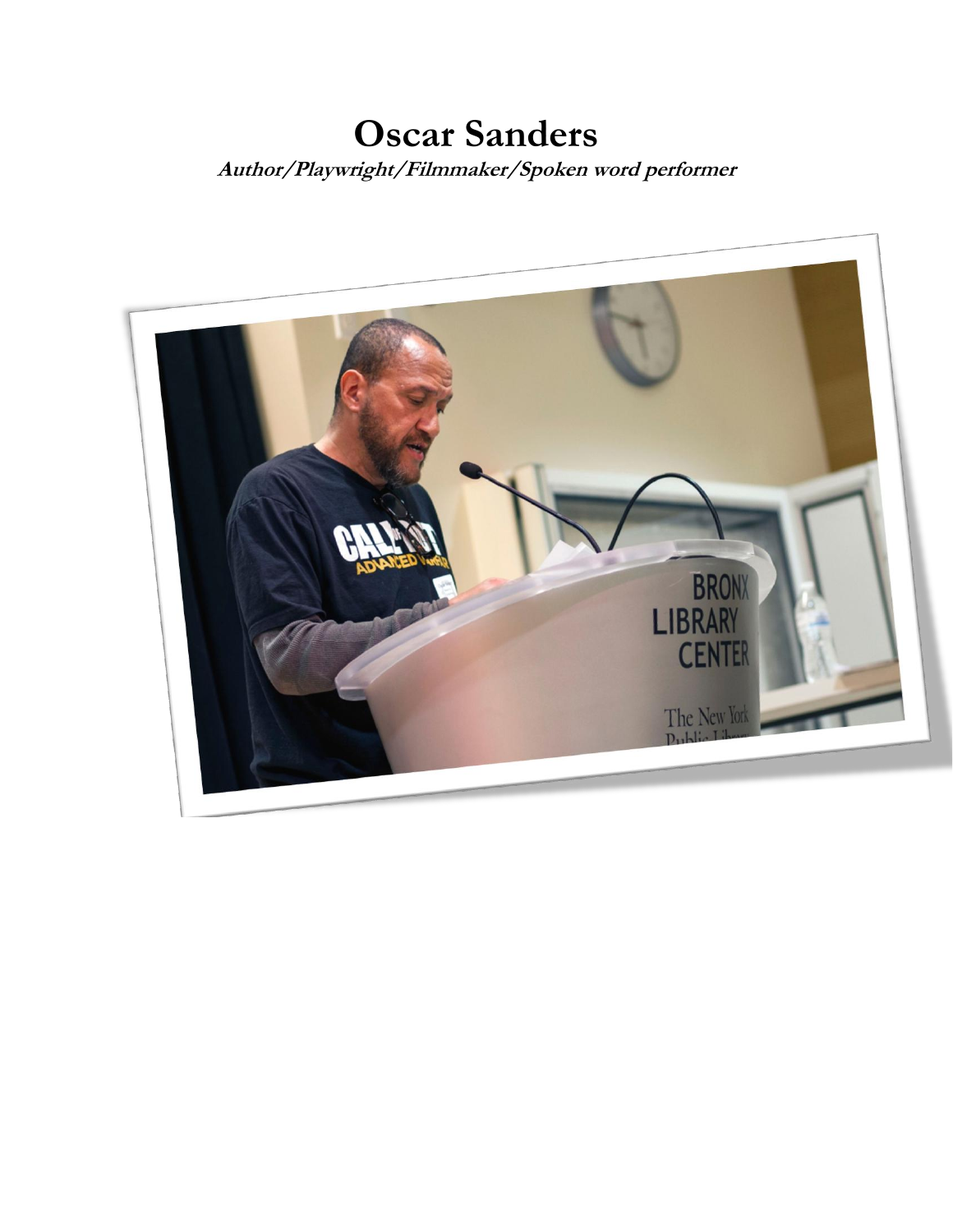# **Artist Statement**

Being a political spoken word artist/performer, you inherit an abundant responsibility. The world and society at large are acutely divided, misinformed, and for the most part totally uninformed and don't have the proper tools to cerebrally conduct judgmentsetting aside pre-conceived familial belief systems and stereotypes. That is where my purpose as a political spoken word artist and playwright are at a potent level. Entertainment is a powerful median of communication that allows me to reach out to people and put them in a comfortable state and place to, at the very least listen to contrary points of view. I am the messenger with an entertaining delivery and intent, to convince the audience that they are in a classroom void of judgment and condemnation to open their minds and hearts to the greater good of society and to bridge the gap of dismissiveness to talk about our differences, all along laugh and smile as human beings together.

# **What Is The Oscar Sanders Style Of Spoken Word?**

The Oscar Sanders style of spoken word poetry is using multi-cultural dialects and impersonations of famous people and actors: Sidney Greenstreet, Al Pacino, Peter Lorre, Adolph Caesar, southern military generals, a Chinese doctor, former President Ronald Reagan, Puerto Rican commentator, Vin Scully, Jimmy Cagney, an African President to embellish the well crafted tongue-twisting intellectual articulate spoken word poetry written and performed by Mr. Sanders.

## **Awards**:

- 2016 NYCHA BRANCH NAACP J.U.S.T Read Award (**Fiction/Final Hearing**),
- 2017 "Poet of the Year" Indie Author Legacy Awards (IALA)
- 2017 Best Music Documentary **Michael Carvin: No Excuses**
- 2017 Best Jazz History Documentary NY Jazz Film Festival **Michael Carvin: No Excuses**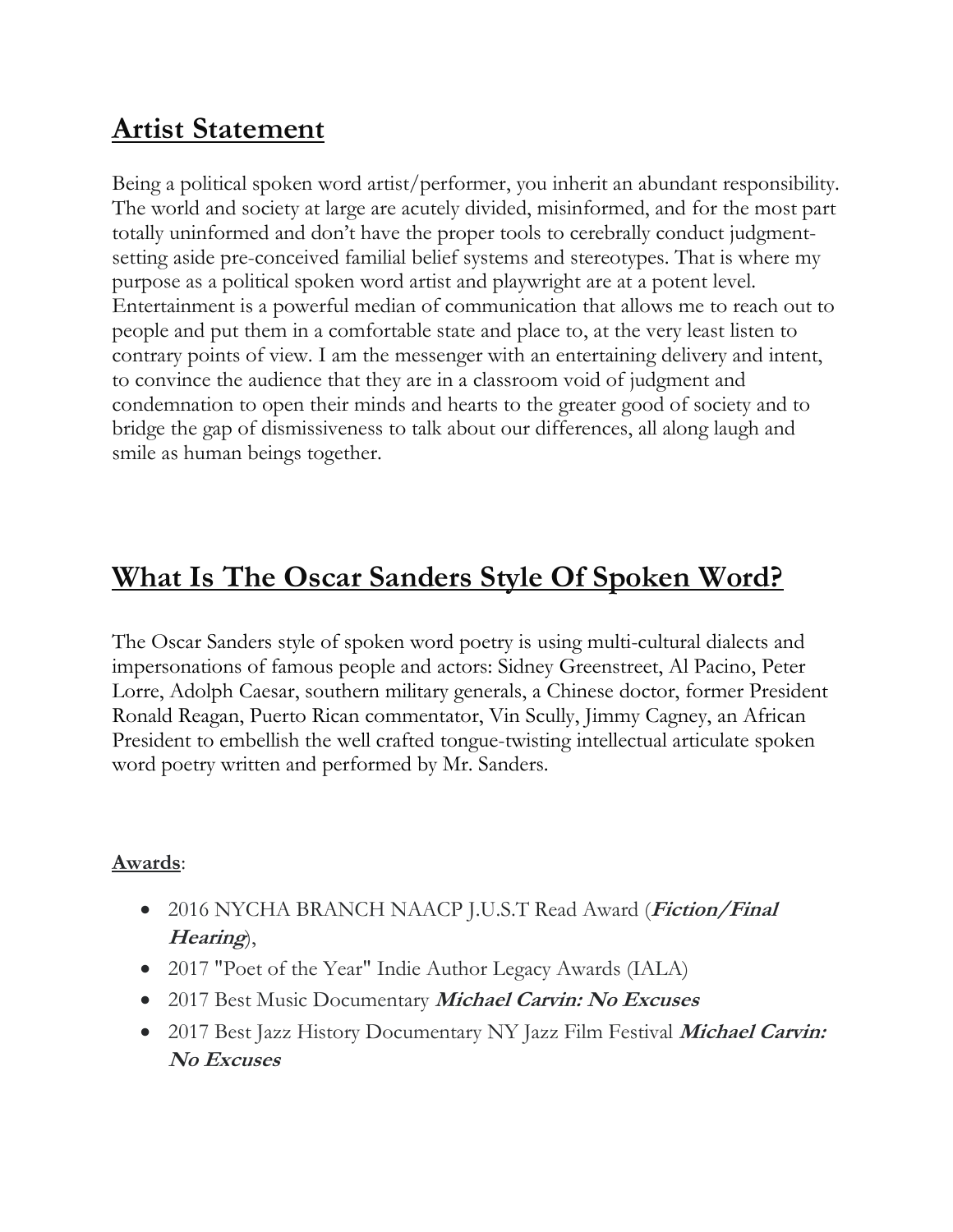- 2013 Best Feature Documentary Carmarthen Bay Film Festival (UK-Wales) **Billy Bang: Long Over Due**
- 2013 Best Documentary The Peoples Film Festival **Billy Bang: Long Over Due**
- 2012 Best Music Video Directors Festival of Shorts **"Ohh Girl"**
- 2010 **Best Music Video** Poconos Mountains Film Festival
- 2007 **Best Director** Poconos Mountains Film Festival

# **Groups**

Harlem Writers Guild 2017, 2018

# **Residency:**

Jamaica Center for the Arts and Learning 12/1/17-1/19/18

# **Judging**

New York International Screen Play Awards 2016 , 2017 (Jury Member)

## **Committee Member/Hosting**

Bronx Book Fair 2017, 2018 (Facilitator/Host-Voices in Poetry segment)

## **Screenplay for Film:**

The Biggest Mistake (pre-production Cinema Lexzikon Productions)

# **Has Performed at:**

- Jamaica Center for the Arts and Learning (NY)
- Bronx Library Center (NY)
- Brownsville Heritage House (NY)
- Fordham University (NY)
- Todd Art Gallery @ Middle Tennessee State University (TN)
- National Action Network Annual Convention 2018 (NY)
- New York Poetry Festival 2017/2018 (NY)
- Indie Author Legacy Awards 2018 (MD)
- Bowery Poetry Club (NY)
- Shomburg Center for Research in Black Culture
- William Street Common (PA)
- Blazing Star Cultural Center (NJ)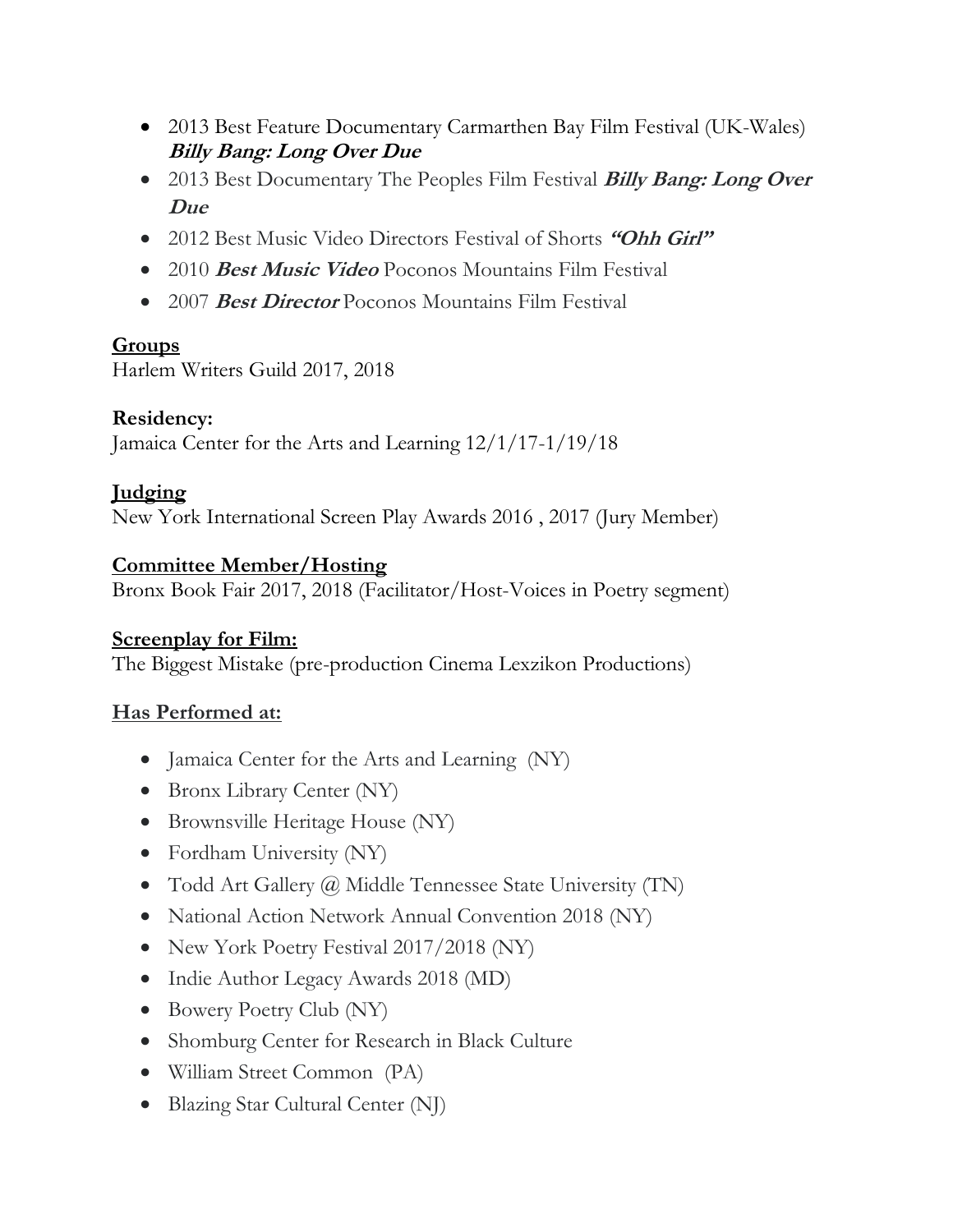#### **Books**

- Final Hearing (2015) Fiction (paperback and ebook) www. amazon.com, Barnes & Noble Exposing Politics: A Collection of Poetry I am Pissed and Running Out Of Places To Hide The Bodies (publish date 2019-2020)
- Ice House: How Incarceration Made Me a Better Man and The Philosophy of making America Whole Again -A Memoir/Self Help/Prison Reform novel (Publishing Date 2019)
- Final Hearing: Mission Pursuit (Publishing Date 2019-2020)

#### **Promotional Videos:**

**<https://youtu.be/RpdcZNvEYSY> <https://youtu.be/Mqkmwm-fCbA> <https://youtu.be/VND-cIaABSs> <https://youtu.be/vuwIqy7OHJI> [https://youtu.be/\\_ukqFdqzpzQ](https://youtu.be/_ukqFdqzpzQ) [https://youtu.be/8UdaNEG\\_deY](https://youtu.be/8UdaNEG_deY) [https://youtu.be/iT8\\_effAQgU](https://youtu.be/iT8_effAQgU) <https://youtu.be/EQInKK3lI-o>**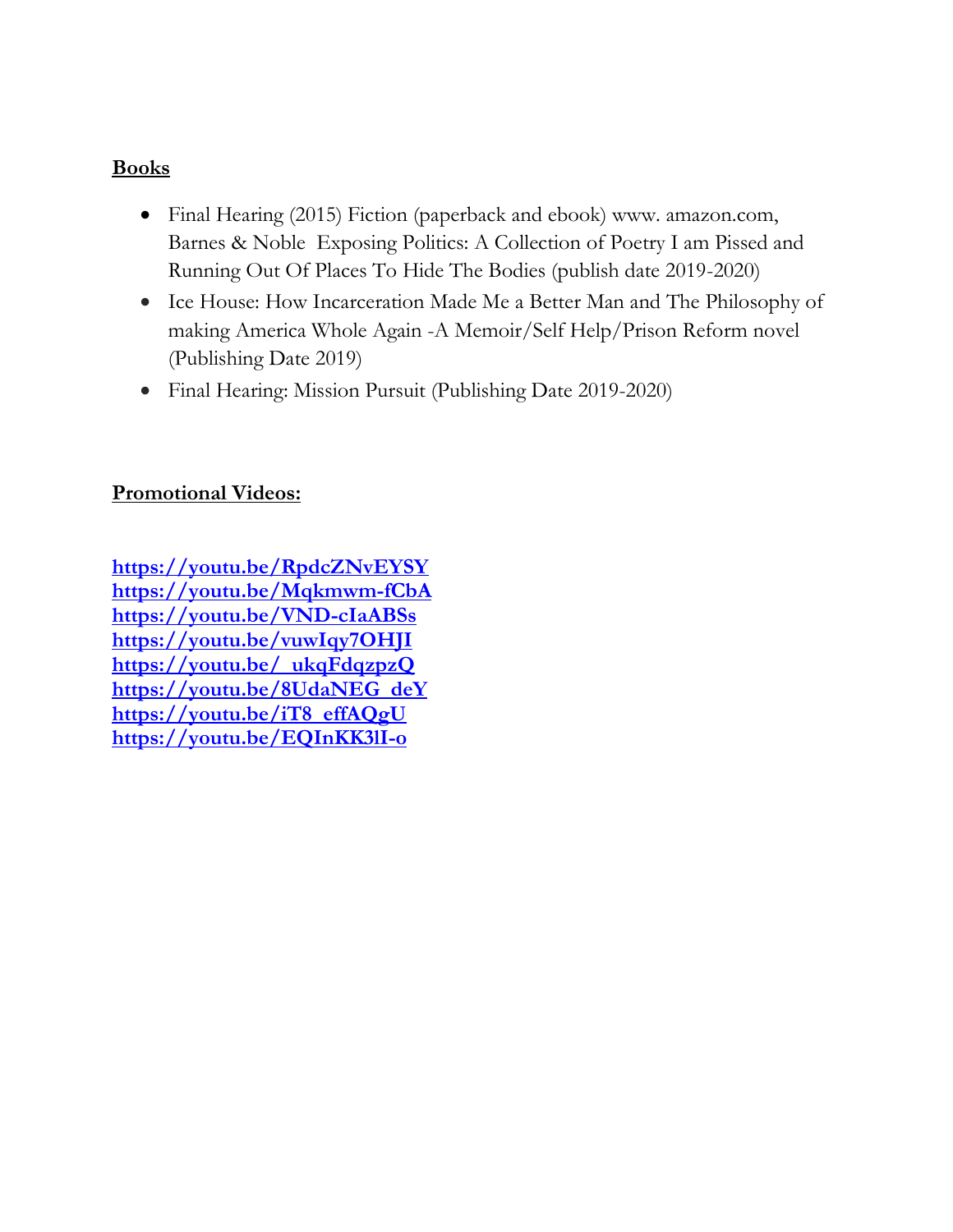# **Press Photos:**

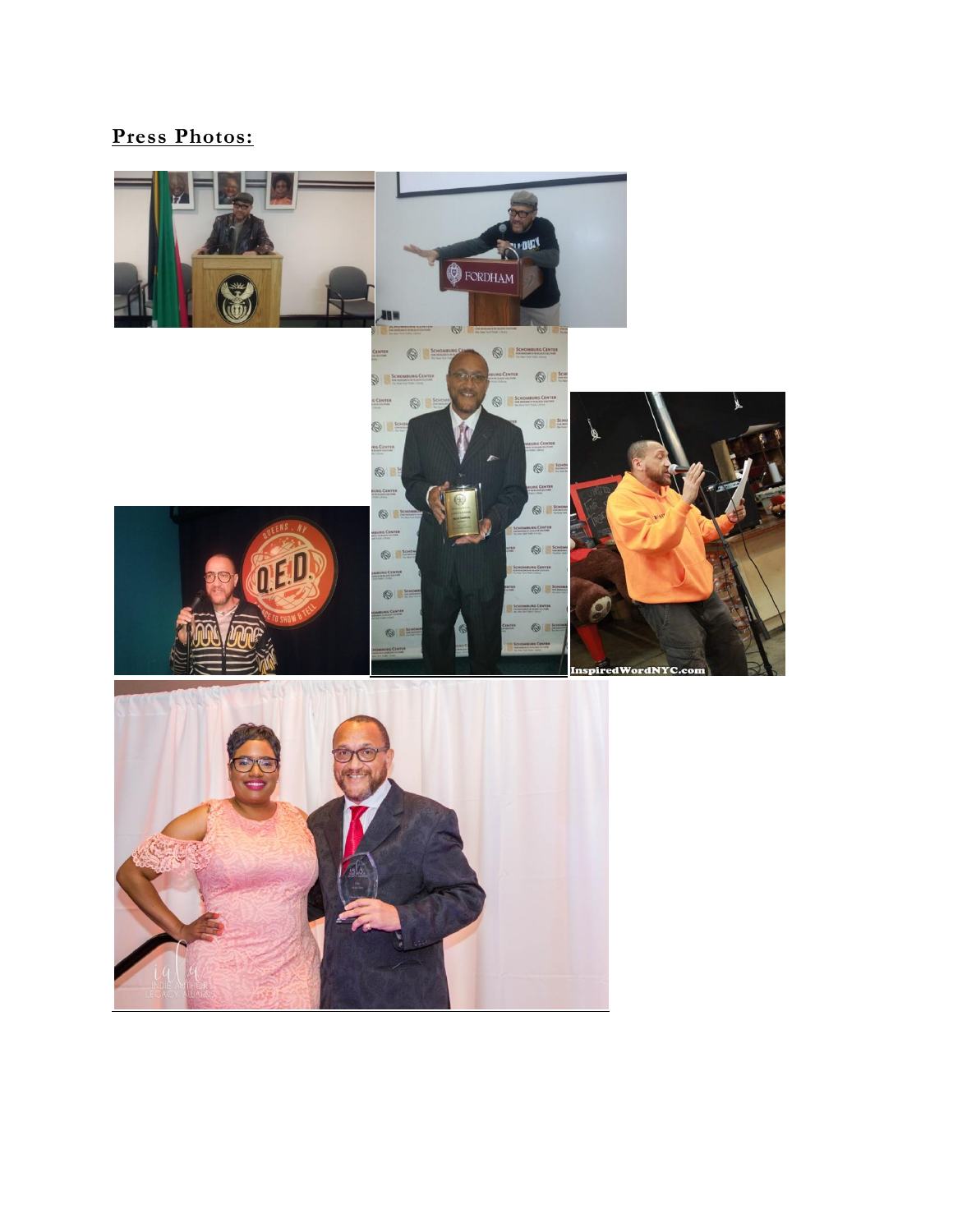### **Links:**

malcolmentertainment.com [twitter.com@oscarsanders](mailto:twitter.com@oscarsanders) facebook.com/oscarsanders facebook.com/michaelcarvinnoexcusesthemovie facebook.com/exposingpoliticstheplay

#### **Press Reviews:**

#### **Theater:**

"A poignant meditation on the troubling state of American politics in America" -Playwrights Horizons 2017

"Very talented writer and actor" -Suzanne Bowling T2conline. com 2017

## **Poetry**

**"**No poet I know can mess with your political content!" -James C. Ellerbe Poet/Author (Event Horizon 2015)

"We don't hear spoken word like this at J.C. Slam. 'Not a lot of writers as prolific as I am.' Very timely. Thank you for sharing." -Ann Marie Manso J.C. Slam 2017

"…you spoke 'TRUTH' so vividly. I'm reminiscing in my mind the words you spoke in different characters!" -Andrea Cash 2017

#### **Film**

Michael Carvin: No Excuses

"The tour of Manhattan performance venues is fabulous...the story is strong and by the end, one feels the collaboration between the musician and the filmmaker"